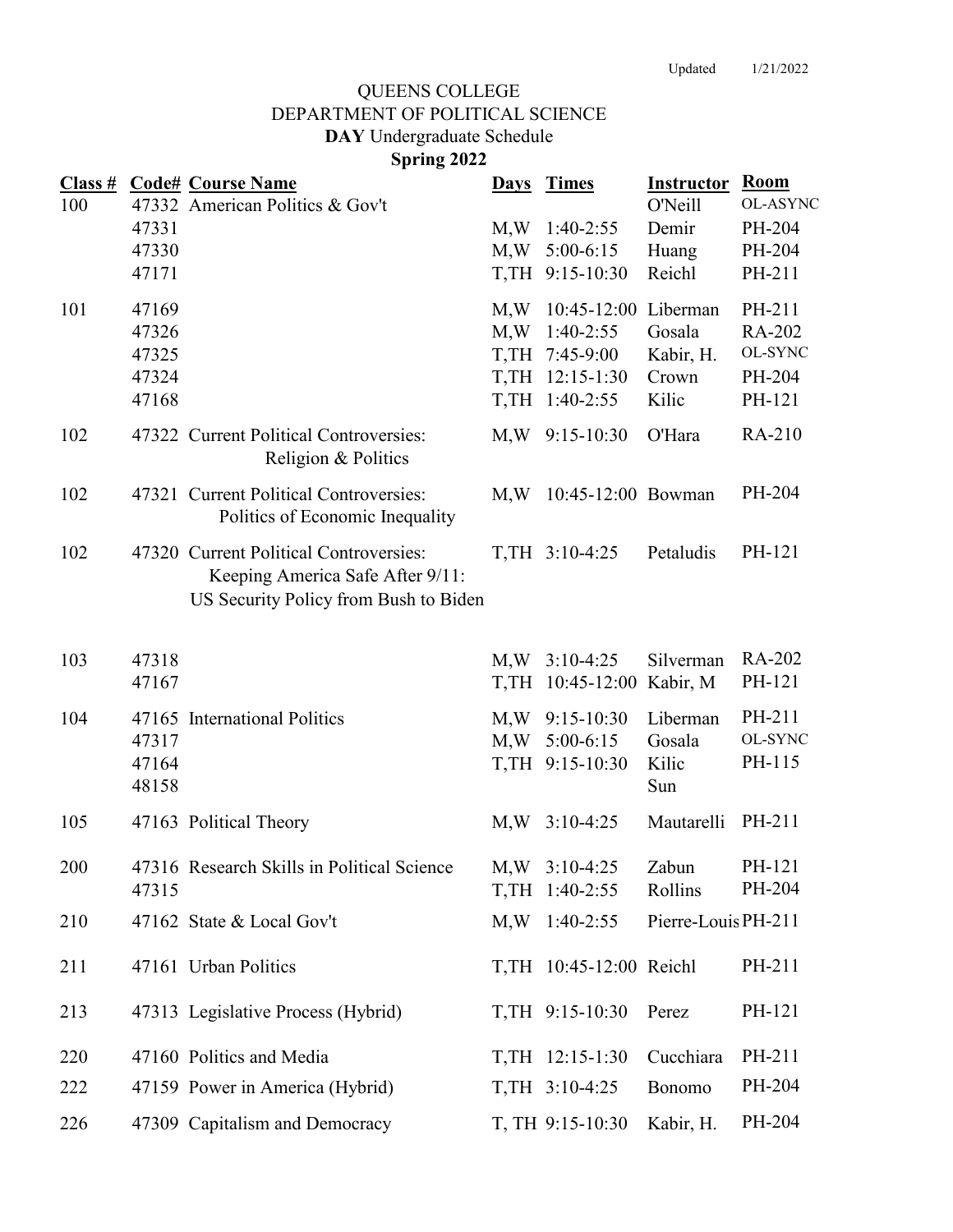| 231                                            |                | 47158 Political Culture & Socialization                                                                                                                                                                     |     | T, TH 12:15-1:30                                                        | Perez                                   | PH-121          |
|------------------------------------------------|----------------|-------------------------------------------------------------------------------------------------------------------------------------------------------------------------------------------------------------|-----|-------------------------------------------------------------------------|-----------------------------------------|-----------------|
| 234                                            |                | 47157 Contemporaru Western Europe                                                                                                                                                                           |     | $M,W$ 1:40-2:55                                                         | Bowman                                  | PH-121          |
| 241                                            |                | 46841 Politics of Ethnic Cleansing $\&$                                                                                                                                                                     |     | M, W 10:45-12:00 George                                                 |                                         | RA-210          |
| 252                                            |                | 47308 Contemporary Issue in IR: China vs.                                                                                                                                                                   |     | T, TH 12:15-1:30                                                        | Kabir, M                                | RA-210          |
| 255                                            |                | 47154 Comparative Foreign Policy                                                                                                                                                                            |     | T, TH 5:00-6:15                                                         | Cucchiara                               | PH-204          |
| 258                                            |                | 47153 Asia in World Politics                                                                                                                                                                                |     |                                                                         | Sun                                     | <b>OL-ASYNC</b> |
| 259                                            |                | 46930 Latin America in World Politics                                                                                                                                                                       |     | $M,W$ 9:15-10:30                                                        | Acevedo                                 | PH-121          |
| 269                                            |                | 47306 Colloquium in IR: Alliances in World                                                                                                                                                                  |     | T, TH 3:10-4:25                                                         | Kabir, M.                               | RA-210          |
| 280                                            |                | 47305 The Judicial Process                                                                                                                                                                                  |     | T, TH 5:00-6:15                                                         | Huang                                   | PH-211          |
| 282                                            |                | 47151 Con Law II                                                                                                                                                                                            |     | T, TH 1:40-2:55                                                         | Bonomo                                  | PH-211          |
| 284                                            |                | 47304 Justice & Law                                                                                                                                                                                         |     | T, TH 3:10-4:25                                                         | Rollins                                 | PH-211          |
| 297                                            |                | 47149 Model United Nations                                                                                                                                                                                  | M,W | 10:45-12:00 Pierre-Louis PH-121                                         |                                         |                 |
| 291.1<br>291.2<br>291.3<br>293<br>294<br>298.3 | 48152<br>48151 | 48153 Special Problems/Research in PSCI<br>11<br>11<br>48154 Field Work in PSCI<br>48150 Internship in Legislative Politics<br>48149 Independent Interns in NYC<br>298.6 A 48148 Independent Interns in NYC |     | 1 cr Tutorial Faculty<br>2 cr Tutorial Faculty<br>3 cr Tutorial Faculty | Faculty<br>Rachal<br>Lipsitz<br>Lipsitz |                 |
| <b>SEMINARS</b><br>381W                        |                | 47302 American Pols: Can American<br>Be Saved?                                                                                                                                                              | M   | $1:40-4:30$                                                             | Lipsitz                                 | PH-245          |
| 382W                                           |                | 47301 Law & Pols: Laws of War in World                                                                                                                                                                      | F   | $9:15 - 12:05$                                                          | Kabir, M                                | PH-204          |
| 383W                                           |                | 47300 Comparative Pols: How Democracies                                                                                                                                                                     | T   | 1:40-4:30                                                               | Schafer                                 | PH-245          |
| 383W                                           |                | 48147 Comparative Pols: Comparative<br>Corruption & Governance                                                                                                                                              |     |                                                                         | Sun                                     | <b>OL-ASYNC</b> |
| 384W                                           |                | 47299 International Pols: Global Ethnic                                                                                                                                                                     | W   | 1:40-4:30                                                               | Flamhaft                                | PH-245          |